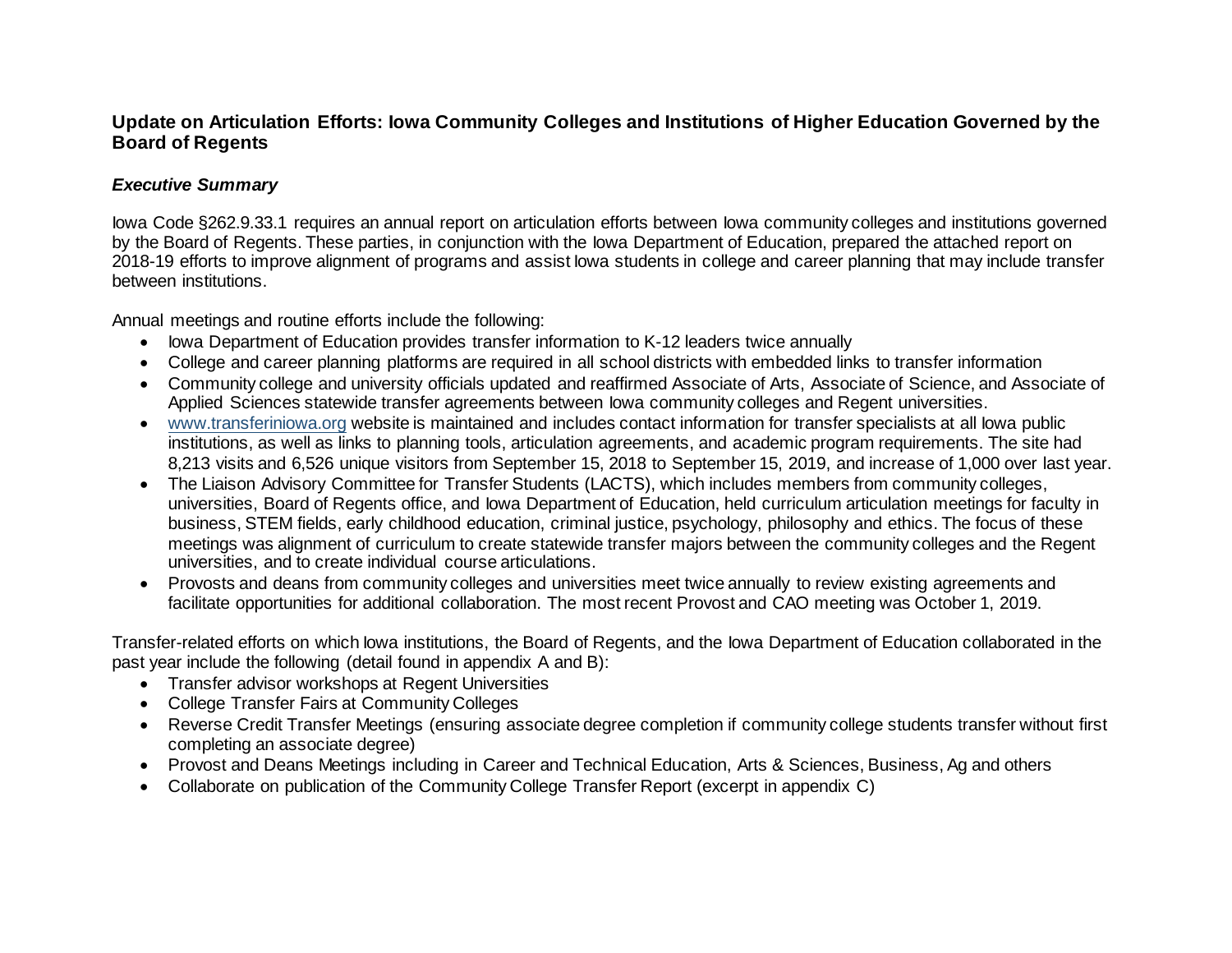## **Update on Articulation Efforts: Iowa Community Colleges and Institutions of Higher Education Governed by the Board of Regents OCTOBER 2018 – SEPTEMBER 2019**

The following update has been prepared to be submitted to the Iowa General Assembly by January 15, 2020, as specified in Iowa Code §262.9.33.1.

| <b>LEGISLATION</b>                                                           | <b>STATUS</b>                                                                                                                                                                                                  |  |  |  |  |  |
|------------------------------------------------------------------------------|----------------------------------------------------------------------------------------------------------------------------------------------------------------------------------------------------------------|--|--|--|--|--|
| §256.9.57. Develop and implement                                             | The lowa Department of Education (IDE) communicates with public and nonpublic secondary and                                                                                                                    |  |  |  |  |  |
| a plan to provide, at least twice                                            | postsecondary administrators, advisors, guidance counselors, teachers, and students regarding the                                                                                                              |  |  |  |  |  |
| annually to all principals and<br>guidance counselors employed by            | www.TransferInlowa.org articulation website. IDE personnel also work with local school districts to provide<br>transfer information to parents as they help their children consider postsecondary options.     |  |  |  |  |  |
| schools districts and accredited                                             | The Department distributes a monthly electronic newsletter to all superintendents and principals titled                                                                                                        |  |  |  |  |  |
| nonpublic schools, notice describing                                         | School Leader Update (SLU), and is available to all K-12 counselors and teachers on the IDE website. At                                                                                                        |  |  |  |  |  |
| how students can find and use the                                            | least once per year, an article is published in the SLU titled "Transfer in lowa web portal assists students                                                                                                   |  |  |  |  |  |
| articulation information available on<br>the website maintained by the state | (See the article's link in the September 2019 publication found at<br>with transfer."<br>https://educateiowa.gov/resources/school-leader-update). This article discusses the transfer web portal,              |  |  |  |  |  |
| board of regents.                                                            | dedicated to assisting students with the transfer process, and provides a link to the Transfer in lowa                                                                                                         |  |  |  |  |  |
|                                                                              | website (www.transferiniowa.org) "to assist students to navigate the college transfer process and plan for                                                                                                     |  |  |  |  |  |
|                                                                              | their academic future." The article encourages students to "discuss their plans with both community                                                                                                            |  |  |  |  |  |
|                                                                              | college and university advisors." Advisors' contact information for each postsecondary institution in lowa<br>is available at the TransferInlowa.org site.                                                     |  |  |  |  |  |
|                                                                              | The plan shall include suggested methods for elementary and secondary schools and community colleges to effectively communicate information                                                                    |  |  |  |  |  |
| about the articulation website to the following:                             |                                                                                                                                                                                                                |  |  |  |  |  |
| a. To all elementary and secondary                                           | In academic year 2016-2017, lowa moved a centralized, state-designated platform to a decentralized                                                                                                             |  |  |  |  |  |
| school students interested in or<br>potentially interested in attending a    | model in which school districts may choose from a list of nine career information and decision-making                                                                                                          |  |  |  |  |  |
| community college or institution of                                          | systems (CIS) that meet state standards. The standards were determined based on suggestions and<br>vetting with counselors, instructors, IDE, and other stakeholders. For a list of career information systems |  |  |  |  |  |
| higher education governed by the                                             | that meet state standards through FY 2020, see the Career Planning page on the Department website.                                                                                                             |  |  |  |  |  |
| state board of regents.                                                      | All vendors are required to provide post-secondary, and decision-making information. School district                                                                                                           |  |  |  |  |  |
|                                                                              | personnel are encouraged to request that the www.transferiniowa.org link be embedded within each CIS                                                                                                           |  |  |  |  |  |
|                                                                              | platform so that students may access this information. In addition, this link is embedded in all updated                                                                                                       |  |  |  |  |  |
|                                                                              | IDE guidance materials related to the CIS standards.                                                                                                                                                           |  |  |  |  |  |
|                                                                              | lowa Code 279.61 requires student career planning in the form of the creation of a four-year plan beginning                                                                                                    |  |  |  |  |  |
|                                                                              | in eighth grade. The Career Planning FAQ and the IDE Career Planning Website updated in September                                                                                                              |  |  |  |  |  |
|                                                                              | 2017 includes the transfer language and link so that students of all grades have access.                                                                                                                       |  |  |  |  |  |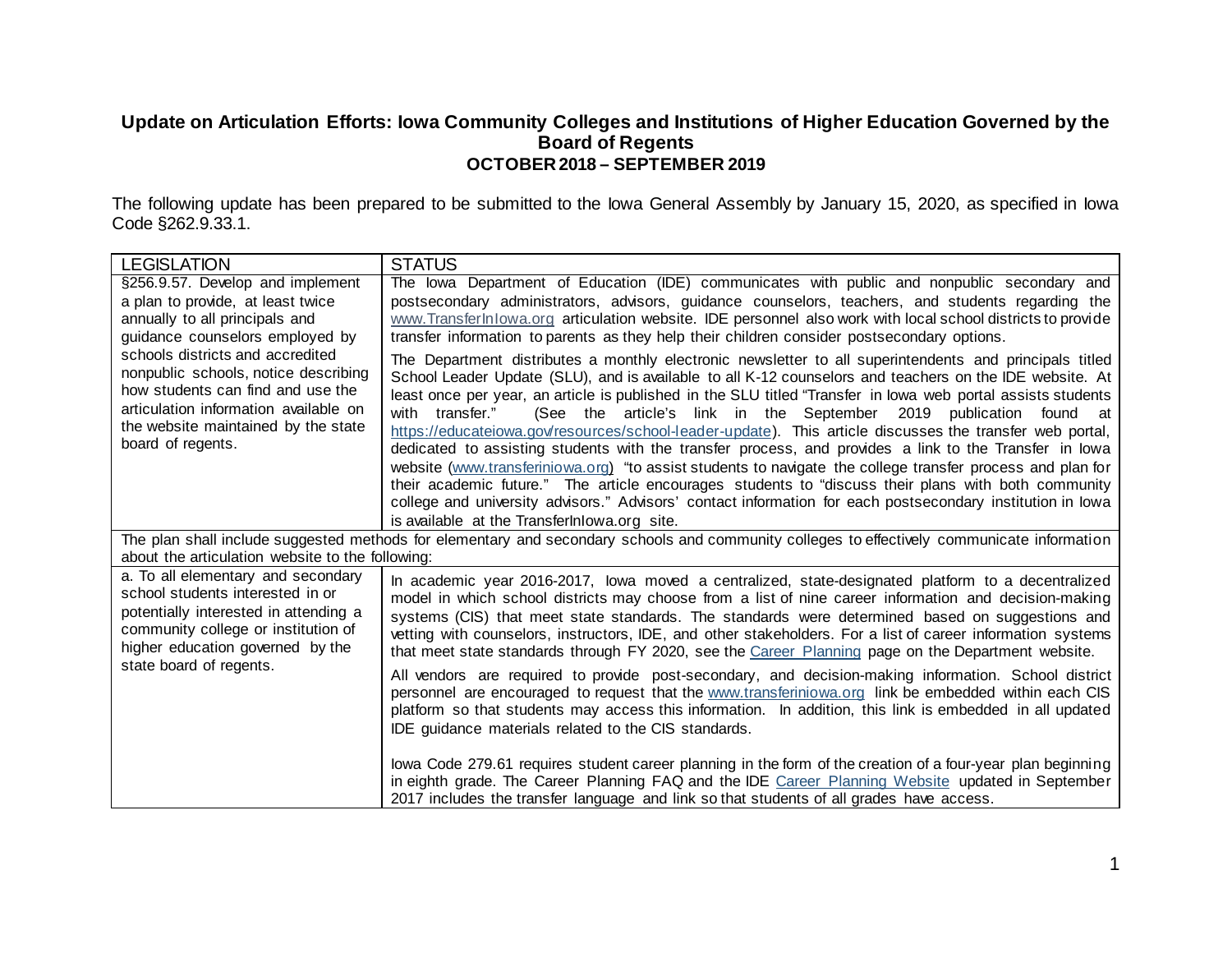|                                                                                                                                          | All platforms provide students the options to explore each CIS model which each have a location under a<br>College Planning section giving students the ability to explore various college types, degree options,<br>college planning resources, labor market information, and other useful planning tools.          |  |  |  |  |  |  |  |  |
|------------------------------------------------------------------------------------------------------------------------------------------|----------------------------------------------------------------------------------------------------------------------------------------------------------------------------------------------------------------------------------------------------------------------------------------------------------------------|--|--|--|--|--|--|--|--|
|                                                                                                                                          | Students are encouraged to visit the lowa Student Aid Commission website, which links, to the Transfer<br>in lowa website.                                                                                                                                                                                           |  |  |  |  |  |  |  |  |
|                                                                                                                                          | In addition to providing material resources designed to promote transfer in lowa, the IDE commits<br>personnel to the effort, including the Chief of the Bureau of Community Colleges, who serves as the IDE's<br>representative on LACTS and the Regent's Council on Education Relations.                           |  |  |  |  |  |  |  |  |
| b. To all community college<br>students interested in admission to a<br>baccalaureate program offered by a<br>BOR institution.           | The IDE provides a liaison to the Chief Student Services Administrators to provide information and<br>resources to community college students, parents, counselors, advisors, and teachers. These resources<br>reference www.transferiniowa.org and are available to all students earning community college credits. |  |  |  |  |  |  |  |  |
| §260C.14.22. Enter into a collective<br>statewide articulation agreement<br>with the state board of regents                              | The Associate of Arts degree articulation agreement was originally signed on December 2, 1981. The<br>most recent reaffirmation was on April 12, 2019. The next scheduled reaffirmation will occur on April 3,<br>2020. The agreement includes the following elements:                                               |  |  |  |  |  |  |  |  |
| pursuant to §262.9. subsection 33,<br>which shall provide for the seamless                                                               | Minimum of 60 credit hours of courses designed and acceptable for transfer and may include up to<br>$\blacklozenge$<br>16 credit hours of career and technical courses.                                                                                                                                              |  |  |  |  |  |  |  |  |
| transfer of academic credits from a<br>completed associate of arts or                                                                    | Minimum of 40 credit hours of general education evenly distributed among arts and sciences.<br>٠<br>Remaining 20 semester hours are elective credits.<br>$\blacklozenge$                                                                                                                                             |  |  |  |  |  |  |  |  |
| associate of science degree<br>program offered by a community                                                                            | World language proficiency must be met per requirements at each Regent university.<br>$\blacklozenge$<br>A minimum 2.0 grade point average.<br>$\blacklozenge$                                                                                                                                                       |  |  |  |  |  |  |  |  |
| college to a baccalaureate degree<br>program offered by an institution of<br>higher education governed by the<br>state board of regents. | Students who meet the above requirements and transfer with an Associate of Arts degree will have<br>$\blacklozenge$<br>met general education requirements at the Regent universities.<br>Students who do not complete an Associate of Arts degree must have course-by-course evaluation.<br>$\blacklozenge$          |  |  |  |  |  |  |  |  |
|                                                                                                                                          | The Associate of Science degree articulation agreement was first signed on April 18, 2008. The most<br>recent reaffirmation was on April 12, 2019. The next scheduled reaffirmation will occur on April 3, 2020.                                                                                                     |  |  |  |  |  |  |  |  |
|                                                                                                                                          | The requirements for the Associate of Science degree are the same as for the Associate of Arts degree<br>with the following exceptions:                                                                                                                                                                              |  |  |  |  |  |  |  |  |
|                                                                                                                                          | Distribution of hours includes 20 credit hours of mathematics and science.<br>$\blacklozenge$<br>Additional general education courses may be required at the Regent universities.                                                                                                                                    |  |  |  |  |  |  |  |  |
| The board shall also do the following:                                                                                                   |                                                                                                                                                                                                                                                                                                                      |  |  |  |  |  |  |  |  |
| a. Identify a transfer and articulation                                                                                                  | Each two-year and four-year public institution has a transfer and articulation contact person to assist<br>$\blacklozenge$                                                                                                                                                                                           |  |  |  |  |  |  |  |  |
| contact office or person.                                                                                                                | in resolving issues related to the acceptance and/or application of transfer credit. Information is on<br>the www.TransferInlowa.org articulation website and is updated as appropriate.                                                                                                                             |  |  |  |  |  |  |  |  |
| b. Collaborate with the state board                                                                                                      | The Liaison Advisory Committee for Transfer Students (LACTS) developed a systematic process for                                                                                                                                                                                                                      |  |  |  |  |  |  |  |  |
| of regents to meet the requirements                                                                                                      | expanding academic discipline meetings, hence approved by the community college chief academic                                                                                                                                                                                                                       |  |  |  |  |  |  |  |  |
| specified in §262.9, subsection 33,                                                                                                      | officers and the Regent university provosts. Key elements of this process include the following:                                                                                                                                                                                                                     |  |  |  |  |  |  |  |  |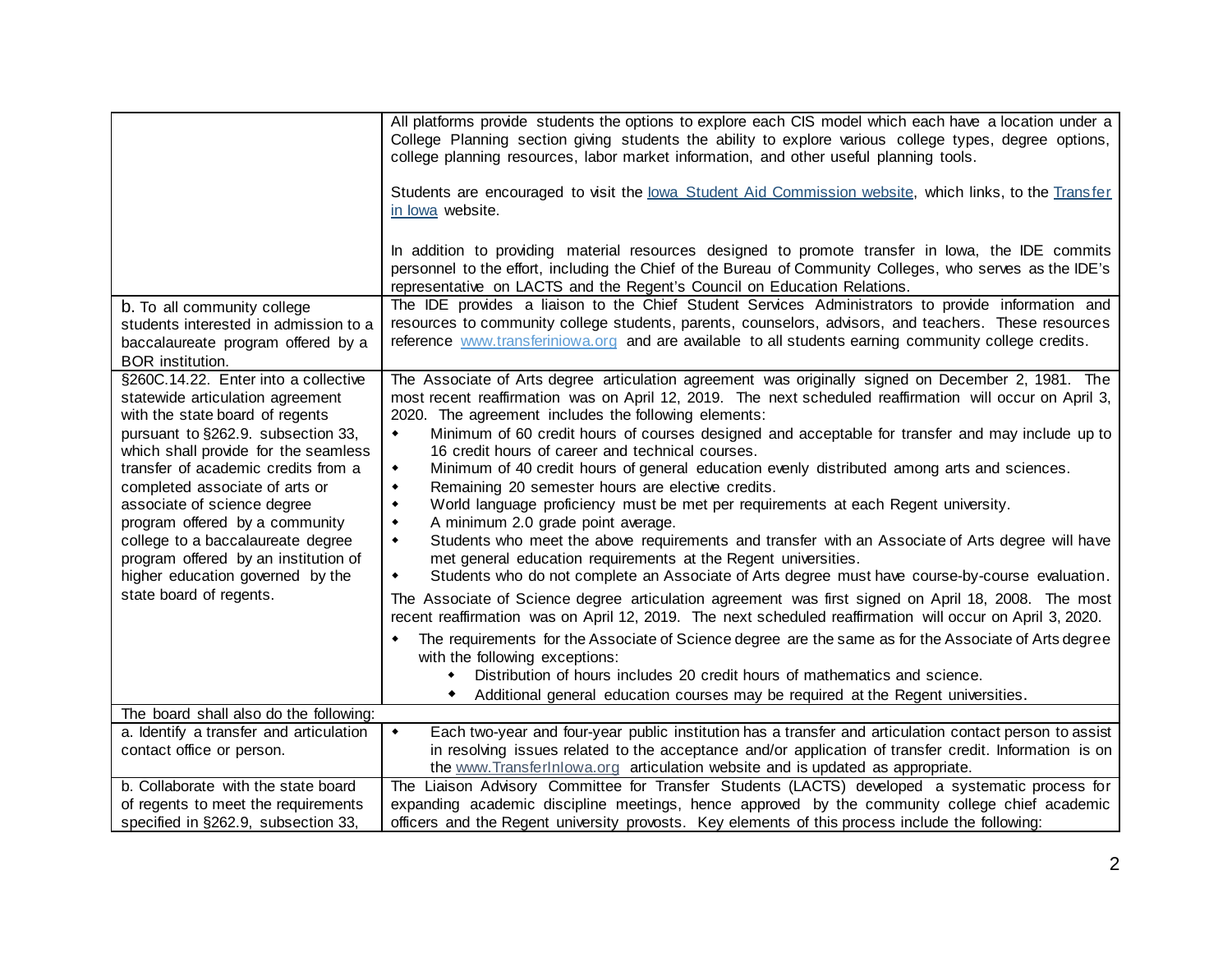| including but not limited to<br>developing a systematic process for<br>expanding academic disciplines and<br>meetings between the community<br>college faculty and faculty of the<br>institutions of higher education                                                                                                                                                                                                        | Planning meetings and collaboration opportunities for representatives from all institutions.<br>$\bullet$<br>Using data to determine courses or majors most common with transfer students.<br>٠<br>Meeting design, with flexibility of meeting format and activities to meet varying needs of disciplines,<br>$\blacklozenge$<br>using best practices and resulting in an action plan.<br>Evaluation of both the process and the meeting with a focus on continuous improvement.<br>$\blacklozenge$<br>Regent university and community college faculty held academic discipline meetings in the following areas                                                                                                                                                                                                                                                            |
|------------------------------------------------------------------------------------------------------------------------------------------------------------------------------------------------------------------------------------------------------------------------------------------------------------------------------------------------------------------------------------------------------------------------------|----------------------------------------------------------------------------------------------------------------------------------------------------------------------------------------------------------------------------------------------------------------------------------------------------------------------------------------------------------------------------------------------------------------------------------------------------------------------------------------------------------------------------------------------------------------------------------------------------------------------------------------------------------------------------------------------------------------------------------------------------------------------------------------------------------------------------------------------------------------------------|
| governed by the state board of<br>regents,                                                                                                                                                                                                                                                                                                                                                                                   | the past several years:<br>2014-2015: Statewide conference on the transfer of credit for veterans and on the American Council<br>٠<br>on Education's (ACE's) Guide to Credit for Educational Experiences in the Armed Services. Criminal<br>Justice faculty continued to meet.<br>2015-2016: Sociology and course content in the following courses - Foundations of Education;<br>٠<br>Children's Literature; Marriage and Family; and Child Growth and Development, as well as teacher<br>education programs. Criminal Justice faculty continued to meet.<br>2016-2017: Statewide conference on healthcare disciplines and Criminal Justice, with special<br>٠<br>emphasis on military credit articulation. Agriculture faculty continued to meet and review courses.<br>2017-2018: LACTS decided to focus on discipline areas with strong enrollments and workforce<br>۰ |
| developing criteria to prioritize core<br>curriculum areas,                                                                                                                                                                                                                                                                                                                                                                  | connections. University and community college computer science faculty met November 10, 2017.<br>Agriculture faculty continue to meet for course and content reviews. Additional general education<br>course reviews of philosophy and ethics were scheduled, but postponed to later in 2018 due to<br>weather and travel challenges.<br>2018-2019: Philosophy and Ethics introductory courses were discussed at the fall articulation<br>۰<br>conference; Transfer Major meetings on business, STEM fields, early childhood education, criminal<br>justice and sociology occurred throughout the year.                                                                                                                                                                                                                                                                    |
| promoting greater awareness of<br>articulation-related activities,                                                                                                                                                                                                                                                                                                                                                           | All institutions signed memoranda of understanding with the National Student Clearinghouse to facilitate<br>data exchange. Since late fall 2017, this statewide collaborative process streamlined the granting of<br>associate degrees to eligible students by reverse credit transfer following an agreed upon statewide<br>process.                                                                                                                                                                                                                                                                                                                                                                                                                                                                                                                                      |
| facilitating additional opportunities<br>for individual institutions to pursue<br>program articulation agreements for<br>career and technical education<br>programs, and developing and<br>implementing a process to examine<br>a minimum of eight new associate of<br>applied science degree programs for<br>which articulation agreements would<br>serve students' continued academic<br>success in those degree programs. | Career and Technical deans prioritized a list of Associate of Applied Science program areas for<br>٠<br>planning of faculty meetings to discuss articulation.<br>2010-2011: Agriculture and Veterinary Technology<br>٠<br>2012-2013: Network Administration; CAD/Design; Criminal Justice; Robotics/Automation; and<br>٠<br>Wind/Renewable Energy<br>2013-2014: Network Administration, Criminal Justice, and CAD/Design Technology<br>$\blacklozenge$<br>2016-2017: Early Childhood Education<br>٠<br>2018-2019: Agriculture majors<br>$\blacklozenge$<br>Institutional efforts to articulate Associate of Applied Science programs identified in the appendices.                                                                                                                                                                                                         |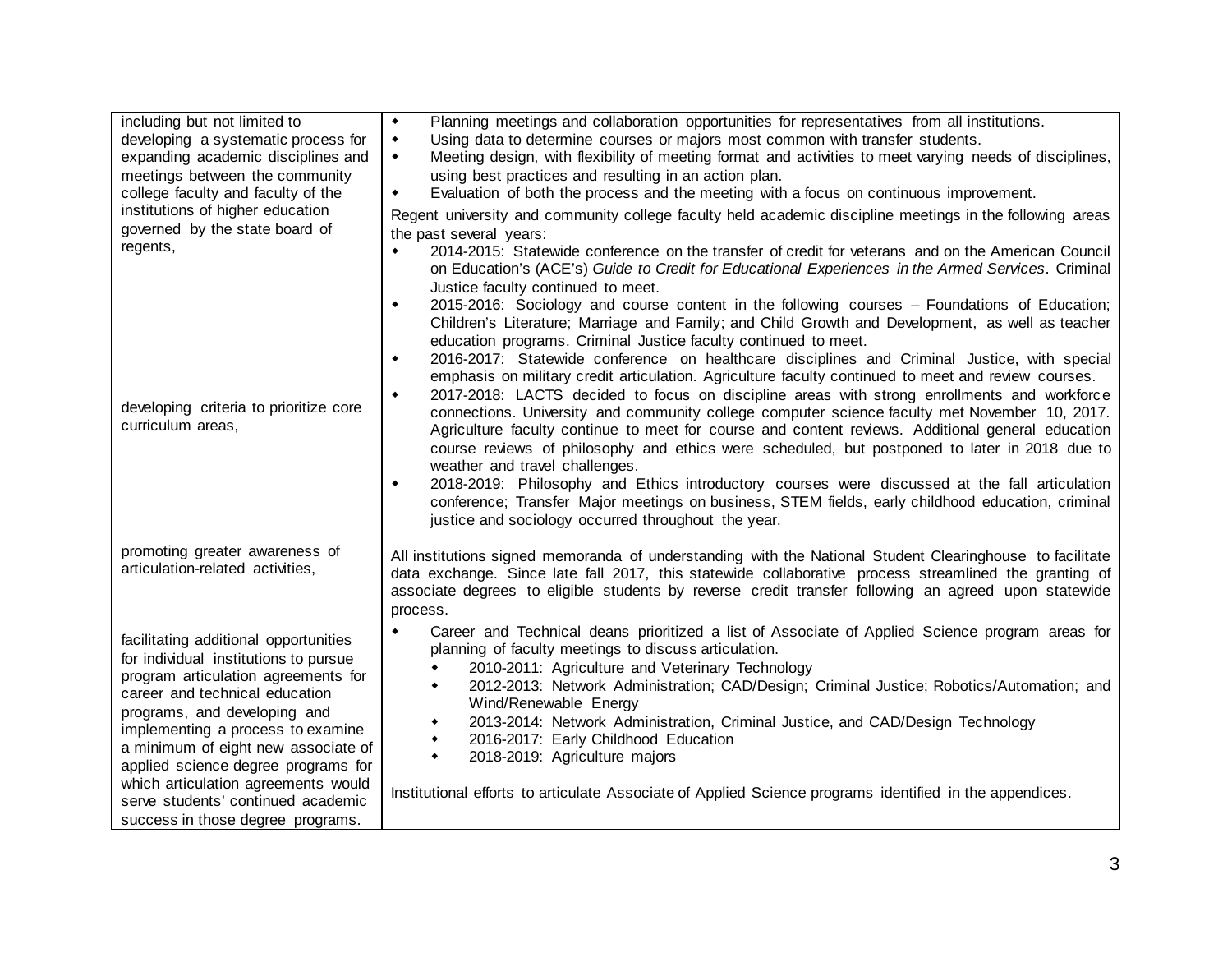| c. Develop criteria to prioritize core<br>curriculum areas and create or<br>review transition guides for the core<br>curriculum areas.<br>d. Include on its articulation website                                                 | The plan for the core curriculum transition guides was presented to the community college chief academic<br>officers and the Regent university provosts in October 2010. The Chemistry Transition Guide was<br>approved at the joint meeting on October 25, 2015. Other guides include a Biology Transition Guide and<br>a Mathematics Transition Guide. Extensive transfer plans are available on institutional web sites.                                                                                                                |  |  |  |  |
|----------------------------------------------------------------------------------------------------------------------------------------------------------------------------------------------------------------------------------|--------------------------------------------------------------------------------------------------------------------------------------------------------------------------------------------------------------------------------------------------------------------------------------------------------------------------------------------------------------------------------------------------------------------------------------------------------------------------------------------------------------------------------------------|--|--|--|--|
| course equivalency and transition                                                                                                                                                                                                | Course equivalency guides are available on the www.Transferlnlowa.org articulation website.                                                                                                                                                                                                                                                                                                                                                                                                                                                |  |  |  |  |
| guides for each of the BOR                                                                                                                                                                                                       | Transition and course equivalency guides are also available on the Regent university websites and                                                                                                                                                                                                                                                                                                                                                                                                                                          |  |  |  |  |
| institutions.                                                                                                                                                                                                                    | iowastem.gov. In 2018-19, the UI had 68,742 unique visitors to their transfer course equivalency guides.                                                                                                                                                                                                                                                                                                                                                                                                                                   |  |  |  |  |
| e. Jointly, with the community<br>colleges, select academic depts. in<br>which to articulate courses through<br>faculty meetings in accordance with<br>paragraph "b". However, course-to-<br>course equivalencies need not occur | Community colleges and Regent universities have conducted two program inventories to identify<br>$\bullet$<br>areas of articulation opportunity.<br>Joint meetings between community college chief academic officers and Regent university provosts<br>٠<br>have resulted in prioritizing programs as well as discussing processes for improving transfer and<br>articulation. Hundreds of course equivalencies approved by faculty are in place, and more are<br>developed as curriculum is updated to stay in line with workforce needs. |  |  |  |  |
| in an academic discipline when the<br>board and the community colleges<br>jointly determine that course content<br>is incompatible.                                                                                              | Military credit articulations have been discussed by these curriculum groups and others, as well as<br>$\blacklozenge$<br>at statewide committee of community college, Regent university and private college representatives<br>meetings since 2014. The statewide articulation agreement for awarding and transferring college<br>credit based on Armed Services educational experiences has been in effect since 1996.                                                                                                                   |  |  |  |  |
| f. Promote greater awareness of                                                                                                                                                                                                  | Communication between advising and admissions transfer specialists at lowa community colleges and                                                                                                                                                                                                                                                                                                                                                                                                                                          |  |  |  |  |
| articulation-related activities.                                                                                                                                                                                                 | Regent universities is continuous and effective.                                                                                                                                                                                                                                                                                                                                                                                                                                                                                           |  |  |  |  |
| g. Facilitate opportunities for                                                                                                                                                                                                  | The Liaison Advisory Committee on Transfer Students (LACTS) meets at least quarterly to review                                                                                                                                                                                                                                                                                                                                                                                                                                             |  |  |  |  |
| institutions to pursue articulation                                                                                                                                                                                              | transfer and articulation, update policies and agreements, and plan disciplinary meetings.                                                                                                                                                                                                                                                                                                                                                                                                                                                 |  |  |  |  |
| agreements for career and technical                                                                                                                                                                                              | LACTS facilitates meetings of disciplinary faculty throughout the year, but at least annually.                                                                                                                                                                                                                                                                                                                                                                                                                                             |  |  |  |  |
| education programs and programs                                                                                                                                                                                                  | $\blacklozenge$                                                                                                                                                                                                                                                                                                                                                                                                                                                                                                                            |  |  |  |  |
| of study offered by BOR institutions.                                                                                                                                                                                            | Some faculty disciplinary collaborations occur directly between the involved faculty. College-to-                                                                                                                                                                                                                                                                                                                                                                                                                                          |  |  |  |  |
| h. Implement a process to examine                                                                                                                                                                                                | ٠                                                                                                                                                                                                                                                                                                                                                                                                                                                                                                                                          |  |  |  |  |
| a minimum of eight new AAS degree                                                                                                                                                                                                | college articulations in different program areas are common. Examples are in the appendix.                                                                                                                                                                                                                                                                                                                                                                                                                                                 |  |  |  |  |
| programs for which articulation                                                                                                                                                                                                  | LACTS created a process to examine associate of applied science degree programs for articulation                                                                                                                                                                                                                                                                                                                                                                                                                                           |  |  |  |  |
| agreements between the community                                                                                                                                                                                                 | agreements in 2010. The general career and technical credit transfer agreement was last reviewed and                                                                                                                                                                                                                                                                                                                                                                                                                                       |  |  |  |  |
| colleges and BOR institutions would                                                                                                                                                                                              | approved at the April 12, 2019 joint meeting of community college and Regent university deans. Review                                                                                                                                                                                                                                                                                                                                                                                                                                      |  |  |  |  |
| serve students' academic success.                                                                                                                                                                                                | of articulation agreements is ongoing, especially in relation to BAS programs at the universities.                                                                                                                                                                                                                                                                                                                                                                                                                                         |  |  |  |  |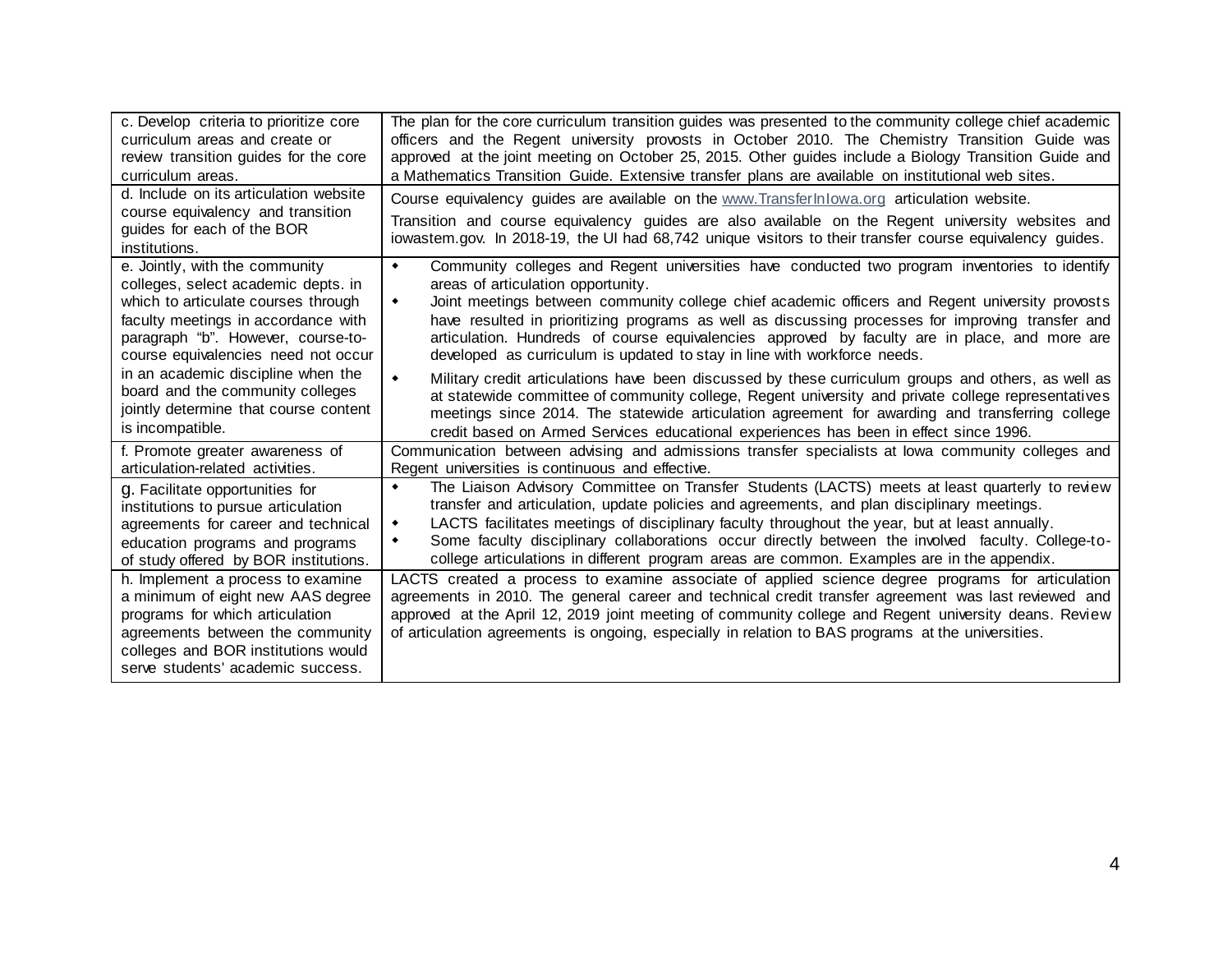**Appendix A-**Updates on Articulation Activities at the Community Colleges

# **Activities including All Community Colleges and Regent Universities**

- Transfer advisor workshops at Regent Universities
- College Transfer Fairs at Community Colleges
- Statewide Articulation Conferences, including military credit articulation issues
- Reverse Transfer Meetings
- CAO and Deans Meetings including in Career and Technical Education, Arts & Sciences, Business, Ag and others
- Statewide faculty meetings in areas such as agriculture, criminal justice and philosophy/ethics
- Community College and Regent University staff participation in reverse credit transfer meeting
- Liaison Advisory Committee on Transfer Students (LACTS) meetings throughout the year
- Transfer Major Steering Committee work with Regents and Iowa Department of Education

# **Des Moines Area Community College**

- UNI-WET AAS transfer discussion with Technology Management Degree
- ISU-Cybersecurity AAS and AS pre-engineering degree articulation. Faculty participated in ISeRINK statewide cyber training.
- Engineering students attended ISU Engineering Transfer Day Sept. 25, 2018
- Math faculty attended the IMATYC meeting and discussed the content of Introduction to Statistics Course and Calculus I courses for seamless transfer to the Regent Institutions
- Education faculty attended statewide meeting to discuss course equivalencies and develop EDU 210.
- Developed NSF Noyce proposal with the University of Iowa.
- Computer Science faculty worked to align CSC 110 and create new CSC 116 course for business students.
- Regent four-year plans added to resources on DMACC Transfer website.
- Nursing Department met with UI to discuss transfer articulation.
- ISU and the UI Colleges of Engineering participated in Discover Engineering Day
- Students participated in the Univ. of Iowa "Law Bridge Program to introduce students to law school.
- Honors students and faculty visited ISU, UNI and the Univ. of Iowa to tour and meet with Honors Program representatives.

# **Eastern Iowa Community College**

- Transfer plans and course equivalency guides with the Regents are updated annually.
- EICC's District Program Developer for Education has worked extensively with faculty from ISU and UI to address course equivalencies and transfer issues to ensure efficient pathways for endorsements and degrees in Education.
- ISU has provided constructive input into the EICC Education program's policy regarding dress codes for students completing practicum hours in Education.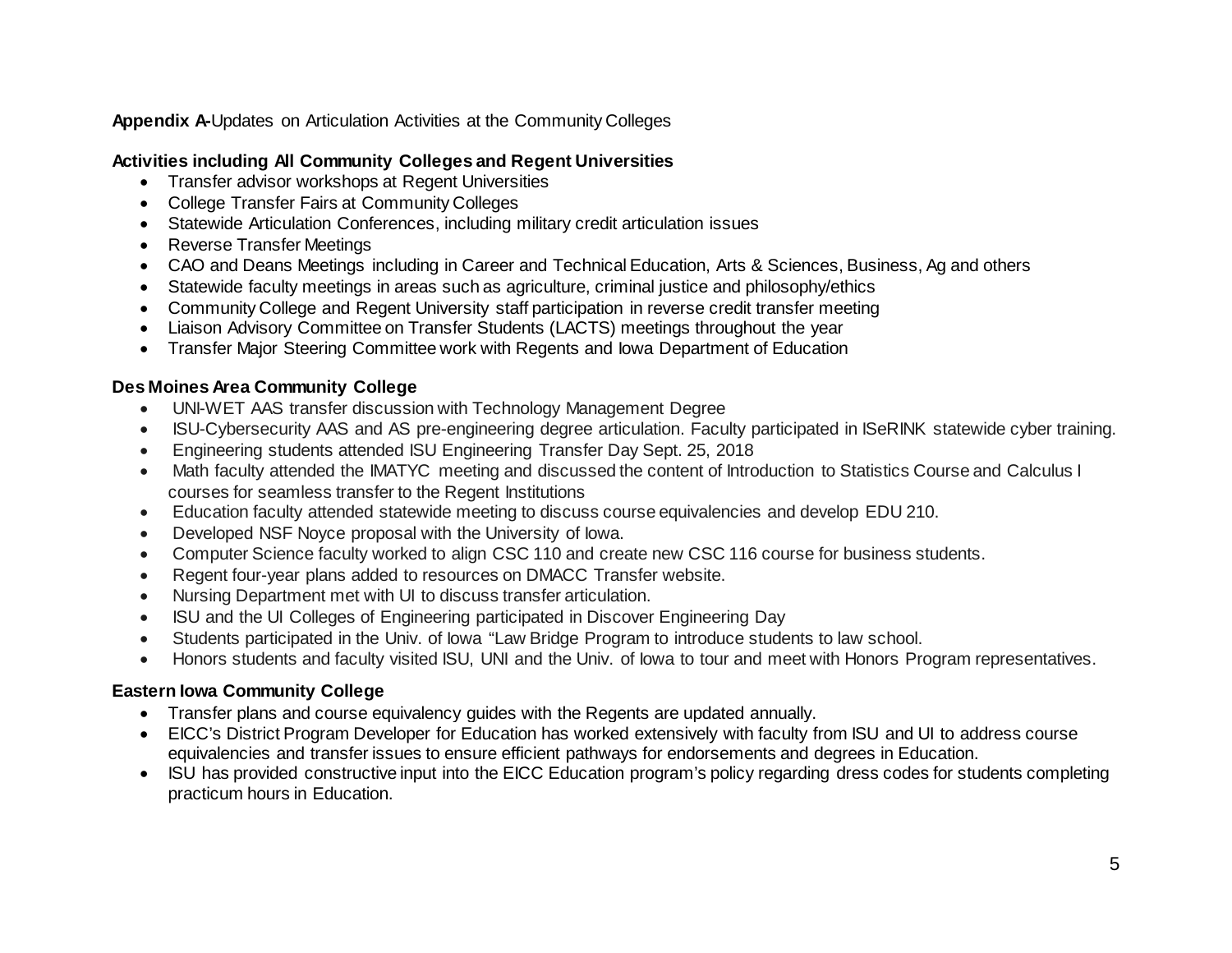- Completed Reverse Transfer pre-evaluations for EICC students intending to transfer to a Regent university in fall 2019. Requested list of students from Regents in spring 2019. Determined outstanding requirements for associates degree and appropriate coursework student can take at the Regents to fulfill these requirements. Emailed this information to students.
- Presented on Reverse Transfer and Regent Transfer at the High School Counselor Breakfasts held on all 3 EICC campuses.
- Worked with Associate Dean of Curriculum and Articulation to evaluate and determine feasibility of articulation agreements.
- Sent new course requests to Regents for evaluation to determine transfer equivalencies.
- Education Day at EICC to present ISU's Education program to potential transfer students.
- Articulation Agreement Signing RS-BSN 3+1.5 Articulation Agreement with UI's College of Nursing

#### **Hawkeye Community College**

- Faculty from Hawkeye's Digital Mass Media, Photography, and Graphic Communications programs met with faculty at UNI to explore potential articulations.
- Hawkeye is working on an updated Social Work articulation with UNI.
- The courses ART999 Study Abroad, BIO166 Fundamentals of Anatomy and Physiology, EDU210 Foundations of Education, HIS949 Special Topics, MAT121 College Algebra, MIL121 Leadership and Decision Making, MUA401 Applied Voice II and SOC999 Study Abroad were reviewed for articulation by Regent universities.
- Hawkeye is working with UNI to create transfer plans so students can easily access how classes will transfer into their particular major. UNI is using HCC tip sheet information to create these documents.
- Articulation discussions are in progress with UI for nursing.
- Met with ISU Agriculture representatives twice.
- Dean Grunklee participated in multiple meetings at UNI about industrial tech and business programs.

# **Indian Hills Community College**

- Business faculty members attended statewide meetings to discuss the creation of a new course for business students planning to transfer to a Regents Universities. The new course will replace CSC 110.
- Articulation discussions were held with Iowa Wesleyan University and Graceland University.
- Academic and Student Affairs administrators attend the Iowa State University Community College Leadership Summit.
- Indian Hills Community College students completed Group College Visits sponsored by Student Support Services program.

### **Iowa Central Community College**

• Faculty member is working on statewide ECE curriculum review for improved transfer.

### **Iowa Lakes Community College**

- Reviewed and Updated Forestry Articulation Agreement with ISU
- Reviewed and Updated Articulation Agreements with UNI in the following programs: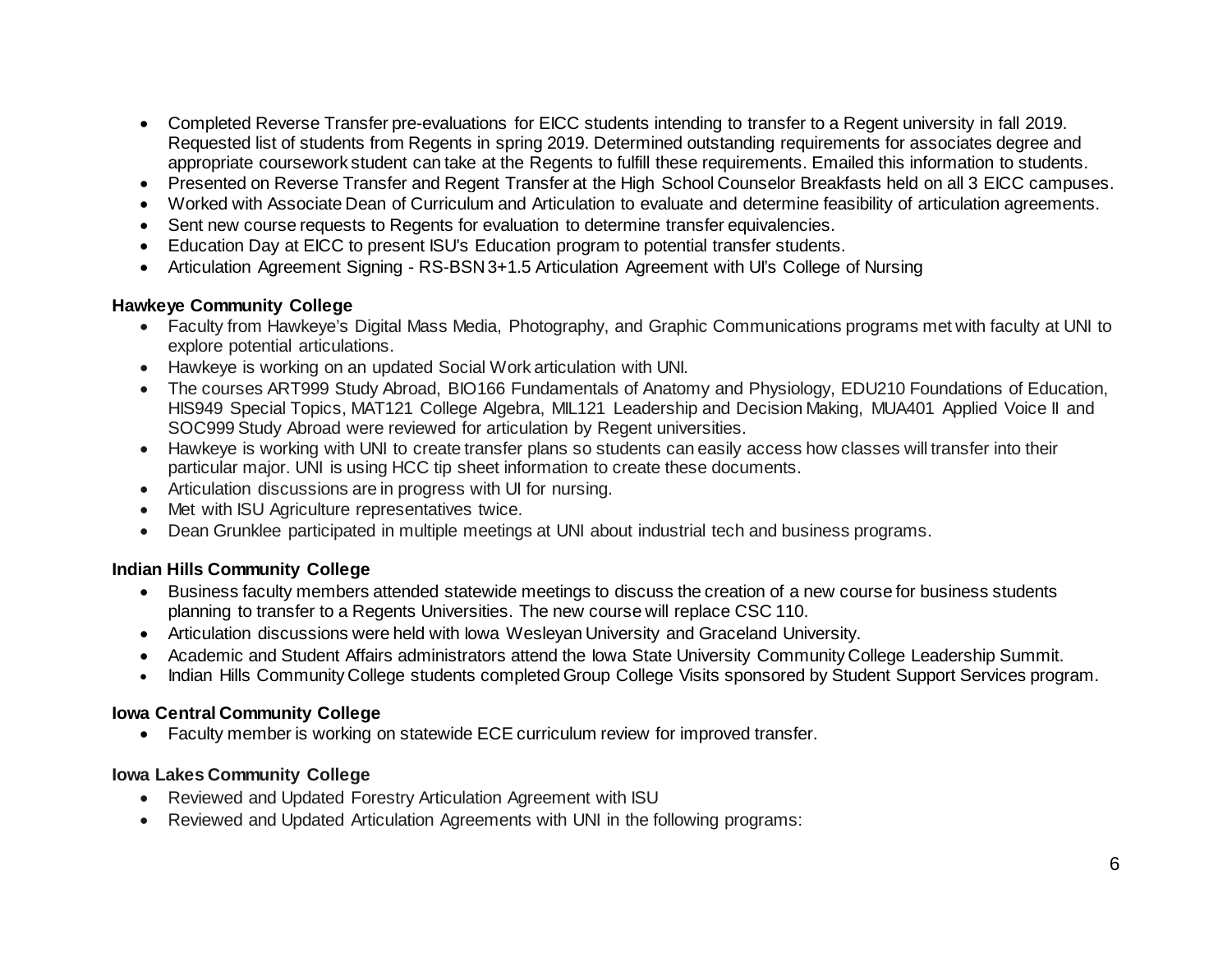- o Construction Technology, Electrical Technology, Engineering Technology, Wind Energy & Turbine Technology, Graphic Design, and Photography into specific majors at UNI.
- o Administrative Assistant, Agribusiness Technology, Agriculture Production Technology, Auto Collision & Paint Repair Technology, Automotive Technology, Aviation/Airport Management, Computer Programming, Construction Technology, Electrical Technology, Engineering Technology, Farm Equipment & Diesel Technology, Game Design & Development, Graphic Design, Heating, Ventilation & Air Conditioning Technology, Hotel & Restaurant Management, Marine Service Technology, Powersports & Power Equipment Technology, Water Quality & Sustainable Aquatic Resources, Web Development & Design, and Wind Energy & Turbine Technology into B.A. Technology Management.
- Reviewed and Updated criminal justice transfer agreement with UNI.
- Developed a 3 + 1 BSN Articulation Agreement with UI.

## **Iowa Valley Community College District**

- IVCCD Staff continually send transcripts requested from the Regent universities for Admissions Partnership Programs (APP), clarify requirements, and promote APP programs for all Regent universities.
- Associate Dean of Health Occupations met with ISU Nursing faculty and staff to discuss an articulation agreement.
- Associate Dean of Health Occupations toured Nursing facilities at the UI and discussed alignment of courses and programs.
- MCC Staff met with members of the ISU School of Education to discuss course articulations and transfer plans.
- ECC Athletic Training faculty met with UNI faculty in the spring to discuss program articulation.
- ECC Agriculture Faculty attended the June meeting between Iowa Community College Agriculture Programs and ISU Agriculture faculty to align the Agronomy, Animal Science, Agricultural Education, and Agricultural Business programs.
- MCC Staff attended the Financial Literacy Jumpstart Workshop with the Regents institutions at ISU on June 19, 2019.
- Business and Computer Applications Faculty met with Regents counterparts to discuss aligning the CSC 110 and CSC 118 courses and create the CSC 116 course.

### **Iowa Western Community College**

- Ag faculty attended State Agriculture Conference and met with ISU faculty to discuss program/course changes.
- IWCC hosts the Western Iowa Regent Resource Center at the Council Bluffs campus and shares with the Regents a transfer specialist staff member at the Harlan campus.

### **Kirkwood Community College**

- Ag/Science is developing an articulation agreement between Kirkwood Parks and Natural Resources A.A.S. and UNI Environmental Resource Management B.A.
- MMS-165 History of Media and Culture articulation agreement with faculty at UI
- Human Services articulation agreement was updated with UNI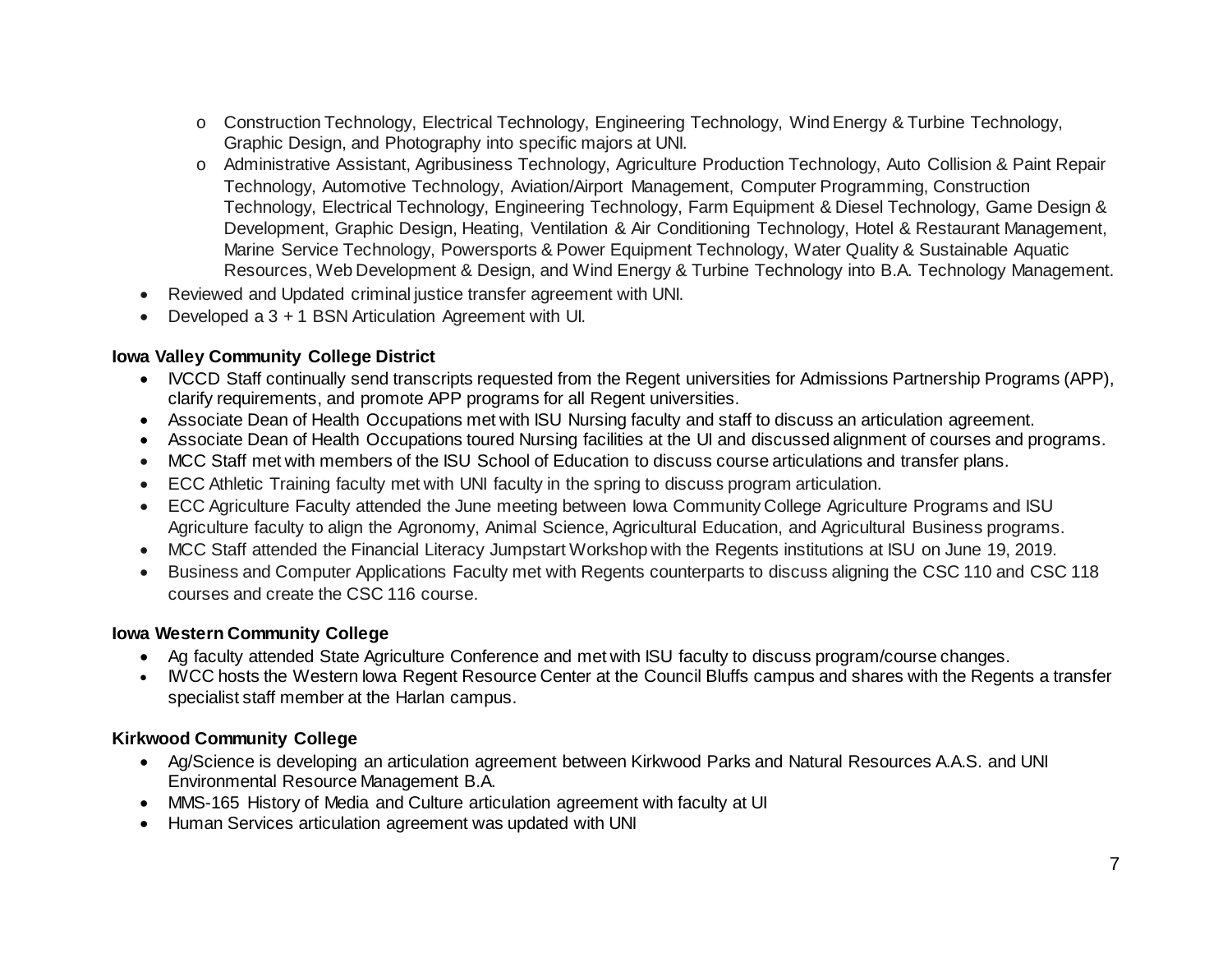- Early Childhood Education Articulation agreements were updated with UNI and ISU.
- NOYCE grant in partnership with the UI
- Discussion with UI to create Public Health courses
- Initial discussion with ISU for articulation with Apparel Merchandising
- Continued discussions with UI about 2+3 with Computer Software Development
- Discussions with UI about GLS120 articulating into College of Business under the current Business Administration Program
- ISU Visual Arts and Kirkwood Visual Arts began conversations for a 2+2 agreement for a BA/BFA in Visual Arts. A course sequence was proposed and syllabi were exchanged. KCC faculty will visit ISU to tour facilities and continue conversation.
- UNI had curriculum changes in spring 2019 and have sent back a list of changes to be made to proposed articulation in music, targeting completion in 2020.
- Meet with UI Public Health to discuss a transfer agreement from Kirkwood to the bachelors in public health.
- Nursing has delineated transfer/admission and credit requirements for the RN-BSN program at the UI and all private RN-BSN programs in the state. We will be working with ISU's new RN-BSN program to identify requirements.
- Math/Science Meeting with UI to discuss a possible 2+2 in environmental science.

#### **North Iowa Area Community College**

- Agriculture faculty and students met with ISU Ag advisors and faculty on the NIACC campus fall to discuss College of Agriculture and NIACC transfer agreements.
- Agriculture students and faculty met with senior leaders in Ag and Veterinary Medicine at the Iowa State University Northern Research Farm Field Day and Tour to discuss the ISU mission and the Land Grant System.
- Math faculty attended the IMATYC meeting and discussed how the content of Introduction to Statistics Course and Calculus I course and then shared it with Chris Russel for State Board of Education.
- Physical fitness and Wellness faculty met with faculty and Academic Advisors at UNI and to discuss course articulation.
- Talked with an academic advisor in the Kinesiology Department at ISU about how our courses transfer into their program.
- Initiated NIACC 3+1 transfer plan to the ISU RN to BSN Program and developed a new elective option allows student to receive college credit for Nurse Residency Program at MercyOne North Iowa Medical Center.
- Nursing faculty and students met with ISU to provide program information and assistance to apply to the program.
- Correspondence with UNI, ISU, and UI on monthly basis regarding new course development and articulation.
- UI Senior Associate Director of Admissions visited with Academic Advisors regarding transfer barriers/opportunities
- Advisor attendance at UI Transfer Advisor Workshop with updates from the College of Nursing and School of Social Work

### **Northeast Iowa Community College**

- UI transfer staff in Peosta to meet with NICC advisors and share information about online BAS and BLS degrees.
- TRIO Transfer College Visits to UNI, ISU and UI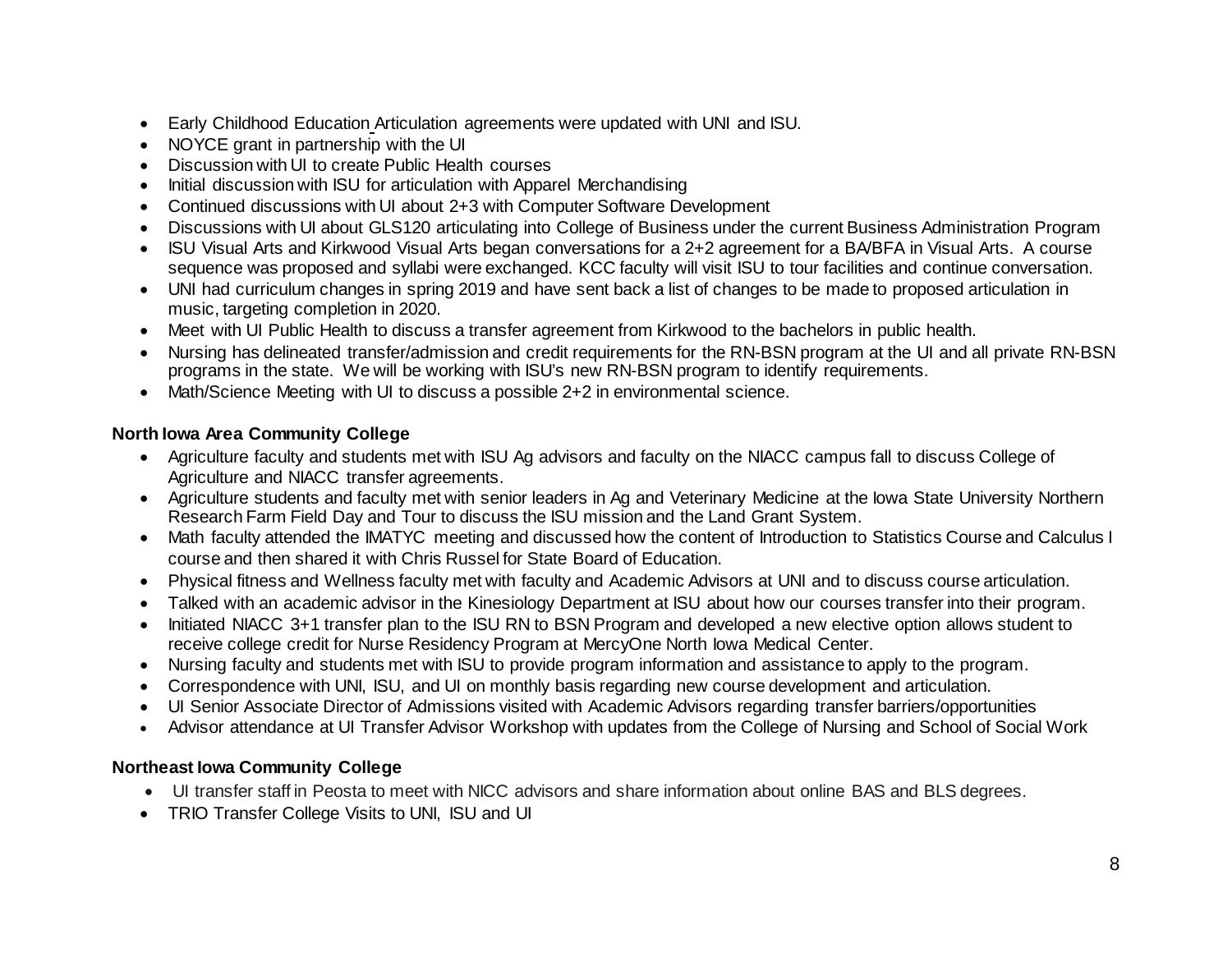- Conversations with UNI Industrial Technology Department with current agreement review.
- Worked with UNI to develop and Early Childhood Program articulation.
- Phone Meetings with UI Nursing Admissions representative regarding UI and NICC Nursing RN to BSN articulation.

# **Northwest Iowa Community College**

- Hosted UI recruiters from College of Nursing at two Health Care Career Fairs.
- Hosted representatives from the UI radiological technology programs to interact with our faculty and students in radiological technology program.
- Hosted a visit from a UI representative into our nursing classes to discuss transfer into their BSN programs.
- Hosted an ISU art professor for annual HS Art Expo event.
- Updated articulation agreements with ISU, U of I, and UNI.

### **Southwestern Community College**

- The Iowa Board of Regents, the Western Iowa Regents Resource Center (WIRRC) and Southwestern Community College (SWCC) signed a partnership agreement to help southwestern Iowa students pursue a degree at one of Iowa's public universities. The partnership reflects the Board of Regents commitment to assisting area students by having staff on site at SWCC's campus in Creston. The Board's collaboration with SWCC will increase access to higher education for more Iowans and expand the footprint of the Regents Enterprise.
- Created common course descriptions and learning outcomes for 10 ag courses with representatives from community college agriculture programs and ISU faculty and staff members,.
- Nursing faculty met with UI nursing faculty to discuss RN to BSN transfer articulation plans.
- TRiO Student Support Services program coordinated a student transfer trips to ISU. The group visited with ISU admissions staff, transfer advisors, ISU TRiO staff, and academic department chairs, and also was provided an extensive campus tour.
- Transfer plans and course equivalency guides with the Regents are updated annually.
- ISU Professor of Electrical and Computer Engineering serves on IT Systems Networking advisory committee.

### **Southeastern Community College**

- Meeting with UI regarding RN-BSN 3+
- Social Work Transfer Guide with UNI
- Business Transfer courses with UNI
- Agriculture Transfer Agreement discussion with ISU
- Honors Articulation with UNI and UI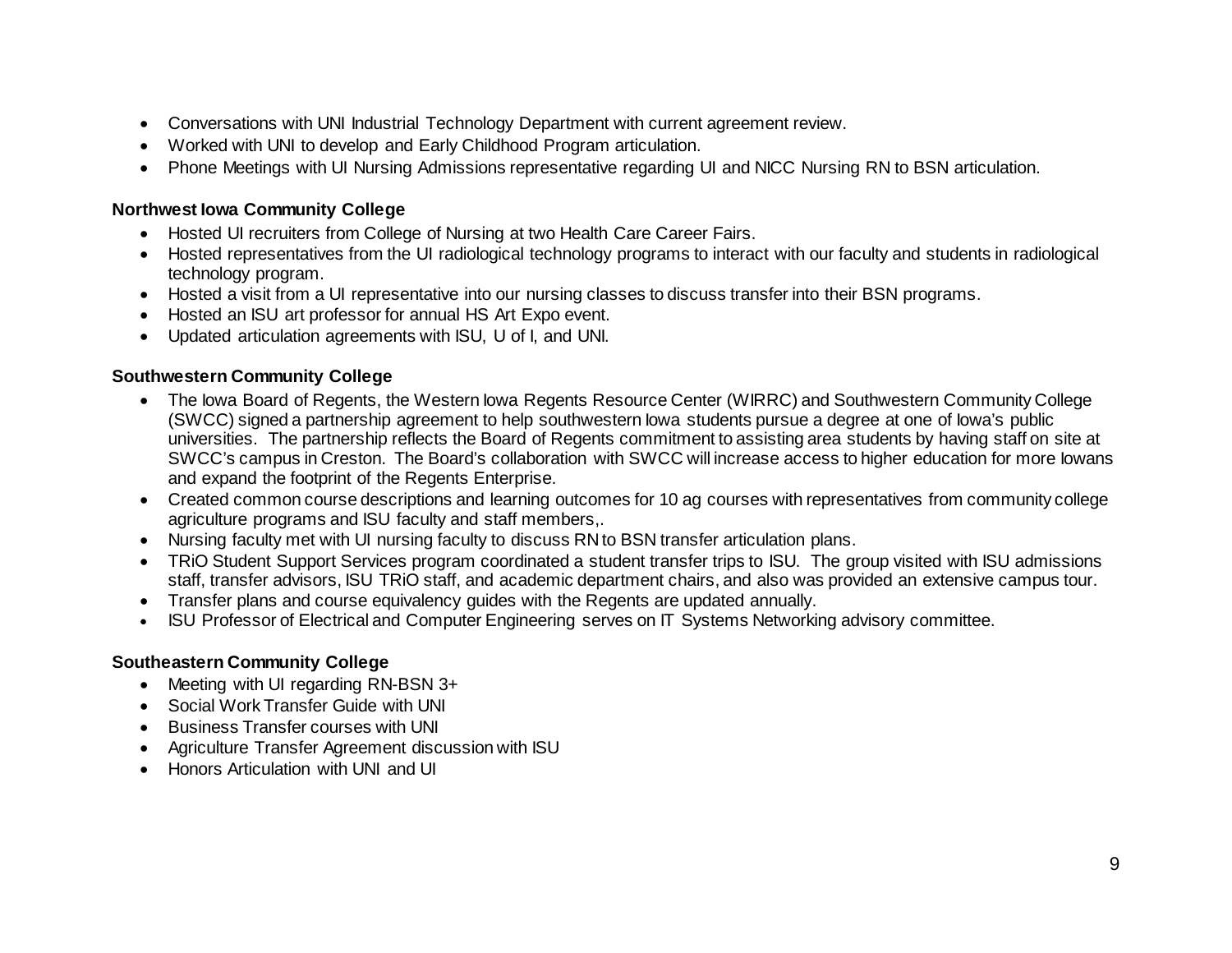#### **Appendix B**—Update on Articulation Activities at Regent Universities

# **University of Northern Iowa**

- Hosted "UNI Days" at Hawkeye Community College (Oct. 3), North Iowa Area Community College (10/22/18), DMACC (2/11/19), and Kirkwood (2/26/19).
- Created new articulation agreements between UNI's Social Work major and various programs at Kirkwood CC, Hawkeye CC, Eastern Iowa CC and Western Iowa Tech CC
- Created new articulation agreement between UNI's Criminology major (with an emphasis in Criminal Justice) and Southeastern CC's Associate of Arts (A.A.) degree
- Updated numerous articulation agreements through UNI's Department of Technology and various community colleges (in progress)
- Representatives from UNI Office of Admissions, College of Business, College of Education, and Department of Technology visited Southwestern Community College (9/16/19), Iowa Western CC (9/17/19), Western Iowa Tech CC (9/18/19), and Northwest Iowa CC (9/19/19) to provide updates and discuss possible articulation and transfer opportunities with advisers, faculty, and students
- In process of creating a new articulation agreement between UNI's Environmental Resource Management and Kirkwood's Parks & Natural Resources (A.A.S.) program (in progress)
- Updating the Transfer Connection (formerly Admissions Partnership Program, APP) Memoranda of Understanding with all 15 community college districts and restructuring the program to enhance early advising and financial aid outreach for students intending to transfer (in progress)
- Continuing to build the UNI Transfer Plans of Study, an online tool which shows community college students courses they can/should take (at their community college) to transfer into respective majors at the University of Northern Iowa (in progress)
- Revised articulation of certain courses from Hawkeye CC into UNI's Early Childhood Education major
- In process of working with all 15 community college districts in their development of a new CSC 116 course, which will transfer for all UNI business majors as MGMT 2080 (Intro to Information Systems)
- Hosting the first-ever Transfer Teach Transform event on 10/10/19, connecting Iowa community college students to early childhood and elementary education programs, as well as K12 school administrators.
- Created new online BAS degree in Managing Business and Organizations which will start in Fall 2020.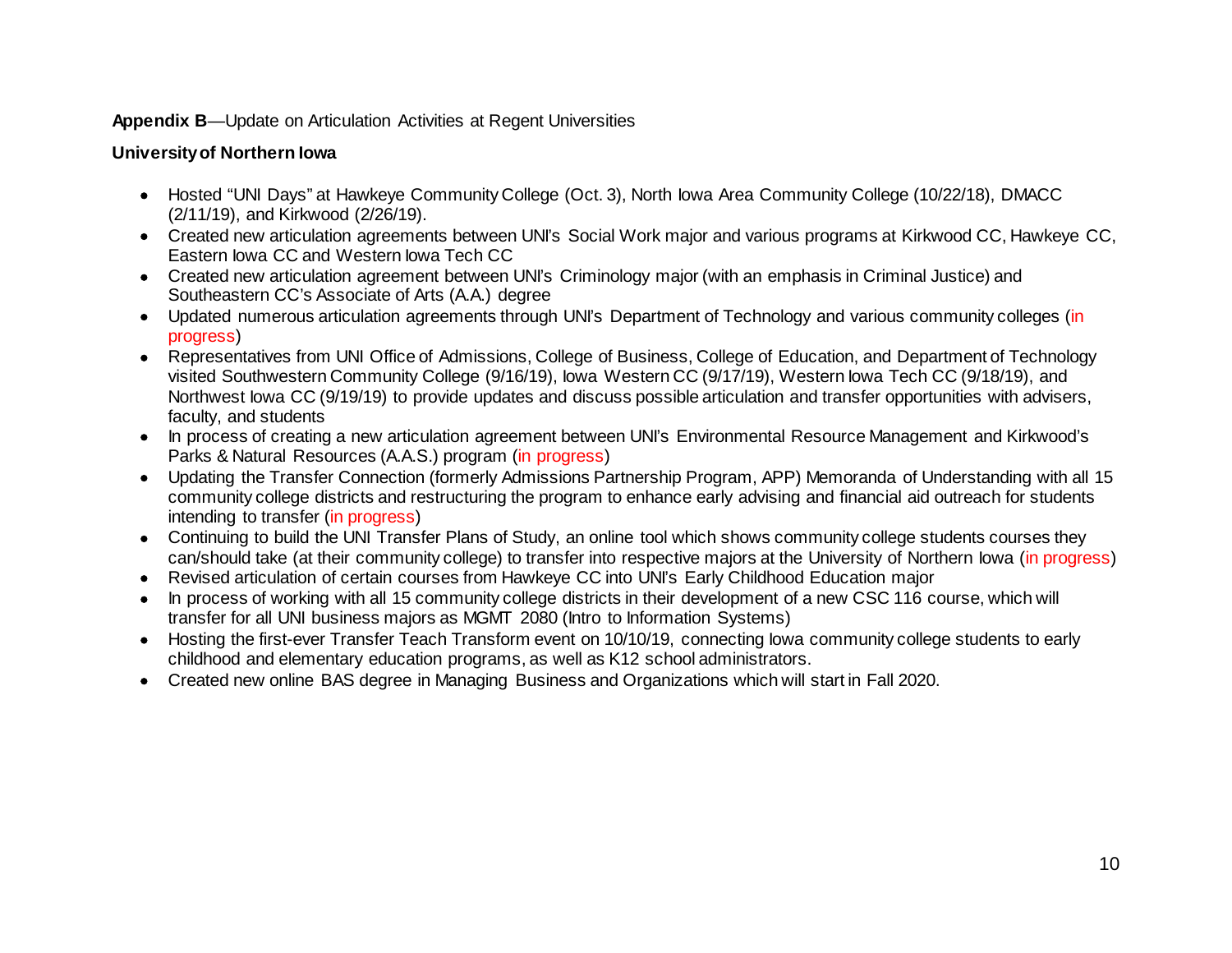## **University of Iowa**

• Maintain over 70 on-line transfer advising aids and transfer pathways for students who transfer from an Iowa community college.

- Provide all transfer students with a complete degree audit upon admission that details how their courses transfer.
- Administer 2 Plus 2, a Guaranteed Graduation Plan for Iowa Community College transfer students.

• Host a Community College Leadership Council, annual meetings on our campus with Iowa community college leaders to discuss transfer initiatives and current educational trends as well as provide learning opportunities about University departments and programs. It is an opportunity for Council members to provide feedback on transfer issues related to their students, the college admission process, and student retention.

• Host an on-campus Transfer Advisor Workshop that includes breakout sessions on important information necessary to advise students, detailed admission requirements, UI programs and policies, and resources available to transfer students.

- Host on and off campus training sessions throughout the state for community college advisors.
- Host a statewide transfer advisor listserv to provide communication between university and community college personnel.
- UI holds office hours at Kirkwood CC Cedar Rapids and Iowa City campuses each week.
- Participate in each of Kirkwood Community College's Iowa City 2019 Summer Orientation Programs.

• For fall semester 2019, faculty from the University of Iowa taught a section of the Career Leadership Academy course at the Kirkwood CC-Iowa City campus.

- Serve on the Advisory Boards for Kirkwood, Hawkeye and Southwestern Community Colleges Liberal Arts and General Education.
- Maintain an Admissions regional representative in Des Moines responsible for outreach activities in central and western Iowa.
- A group of faculty, staff and students from across the university who have an interest in the transfer group experience, called the Transfer Think Tank, meet to discuss existing areas of transfer support and explore additional efforts to benefit this population.
- The university offers a Transfer Transition Course for entering transfer students.

• The University of Iowa offers a set of specific, targeted interventions that will help transfer students adjust more effectively. o Transfer students are invited to participate in On Iowa! providing a comprehensive introduction to University life.

o Academic Support & Retention coordinates high-impact campus-wide programs and initiatives and free academic support. o All new transfer students are required to complete the Success at Iowa online course introducing them to resources and information that will help them be a successful Hawkeye.

o Transfer students complete the Excelling@Iowa survey and are assigned a Transfer Support Team to provide outreach to them and share campus resources that will ease their transition and help meet the needs they indicated on their survey.

- Distance and online programs continue to expand online degree completion options for students.
- The university has a committee that meets to discuss military credit and course evaluators routinely send military training to faculty for further review.

• The College of Nursing has expanded into new agreements with DMACC, NIACC, EICC, and ILCC to allow those community college Nursing graduates to seamlessly transfer to finish their Bachelors of Nursing (BSN) degree from the University of Iowa in one year. The agreement is called "RN to BSN 3+1."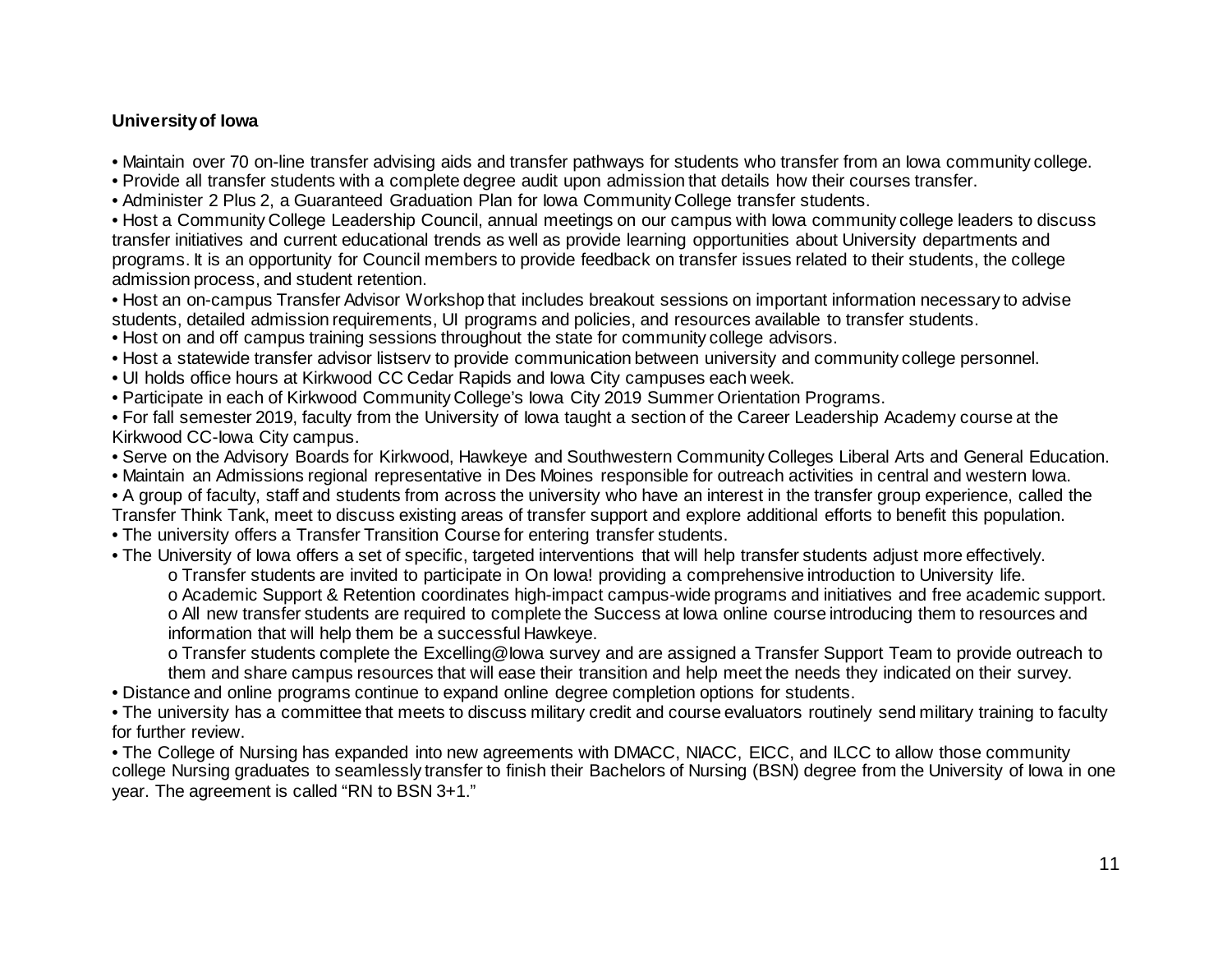## **Iowa State University**

- The Admissions Partnership Program (APP) www.admissions.iastate.edu/partnership/ including enhance program through College of Engineering
- Numerous on-going ISU and community college faculty collaborations resulting in articulation agreements and transfer plans
- Visits to every Iowa community college campus multiple times annually by transfer admissions counselors
- Campus visit opportunities designed exclusively for transfer students
- Passport to Iowa State events that took representatives from academic colleges and key services to several community colleges for outreach
- Living learning communities available exclusively for or open to transfer students in various majors
- Maintenance of up-to-date transfer and articulation Web sites, including the following:
	- o TRANSIT, Iowa State's on-line transfer articulation system [transit.iastate.edu/](https://transit.iastate.edu/)
		- 31,909 visits and 18,393 unique visitors from September 15, 2018 to September 15, 2019
	- o Course equivalency guides and transfer plans can be found at [www.admissions.iastate.edu/equiv/index.php](http://www.admissions.iastate.edu/equiv/index.php) and [http://www.admissions.iastate.edu/transfer/transfer\\_plans.php](http://www.admissions.iastate.edu/transfer/transfer_plans.php) or by visiting [www.transferiniowa.org/](http://www.transferiniowa.org/)
	- o An updated transfer plan website to display the Iowa community college agreements <http://www.admissions.iastate.edu/transfer/plans.php>
		- 20,949 visits and 13,724 unique visitors October 1, 2017 to September 28, 2018
- Ongoing articulation efforts led by the Iowa State University Community College Relations Council, which is co-chaired by the Associate Dean for the College of Design and the Associate Registrar for Transfer Pathways & Student Success. This Council meets regularly to identify opportunities for new and improved articulation
- Provided leadership for the College of Agriculture and Life Sciences annual meeting.
- *TRANSFER*mation, a two-day transition program designed for new entering transfer students to help prepare them to transfer successfully and integrate into the Iowa State University family. *TRANSFER*mation engages nearly 230 new students
- Continued the Transfer Admissions Ambassadors program, connecting prospective transfer students with currently enrolled transfer students.
- Women in Science and Engineering (WiSE) provided free tutoring to 45 female transfer students. Over 20 transfer students actively participated in WiSE Transfer Experience activities throughout the year.
- College of Agriculture and Life Sciences leads statewide conversation regarding articulation of agricultural programs. Facilitates outreach with CALS liaisons for each Iowa community college.